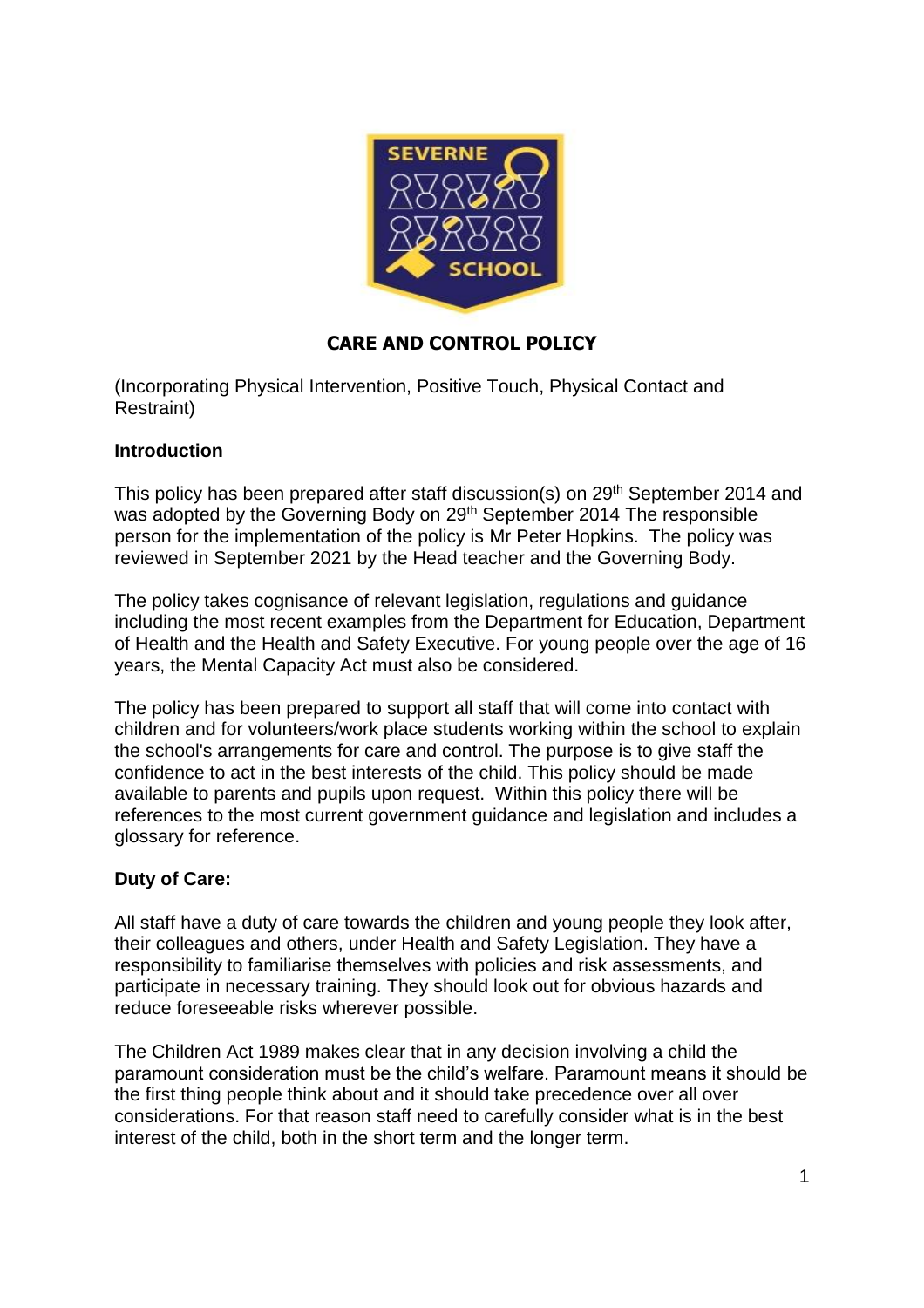In exceptional circumstances, staff may need to take action in the best interest of the child and the use of reasonable force may be required to achieve this. Severne Primary School acknowledges that physical interventions which use varying degrees of reasonable force are only a small part of a whole setting approach to behaviour management.

Every effort will be made to ensure that staff in this school:

Understand their responsibilities in the context of their duty of care

Understand that the paramount consideration is the welfare of the individual child

Understand that 'reasonable' force means that it is necessary and proportionate

Designated staff are provided with appropriate training to manage risk and this training is maintained at an appropriate level.

Legal Justification:

The Education and Inspections Act 2006 gives examples of the types of circumstances in which use of reasonable force may be legally defensible.

- $\cdot$  self injuring
- · Causing injury to other children, staff, parents and visitors. Causing significant damage to property

The paramount consideration is for staff to work in the best interests of the child. Reasonable force will only be used when no other effective alternatives are available.

Identifying hazards and making risk assessments:

It is essential to make risk assessments when considering the use of reasonable force. Staff should balance the risk of taking action against the risk of not taking action. The Health and Safety Executive (HSE) has developed a 5 step approach to risk assessment. This can easily be applied to situations where staff need to make a decision whether to use de-escalation or physical contact.

- **1.** Look for hazards.
- **2.** Decide who might be harmed and how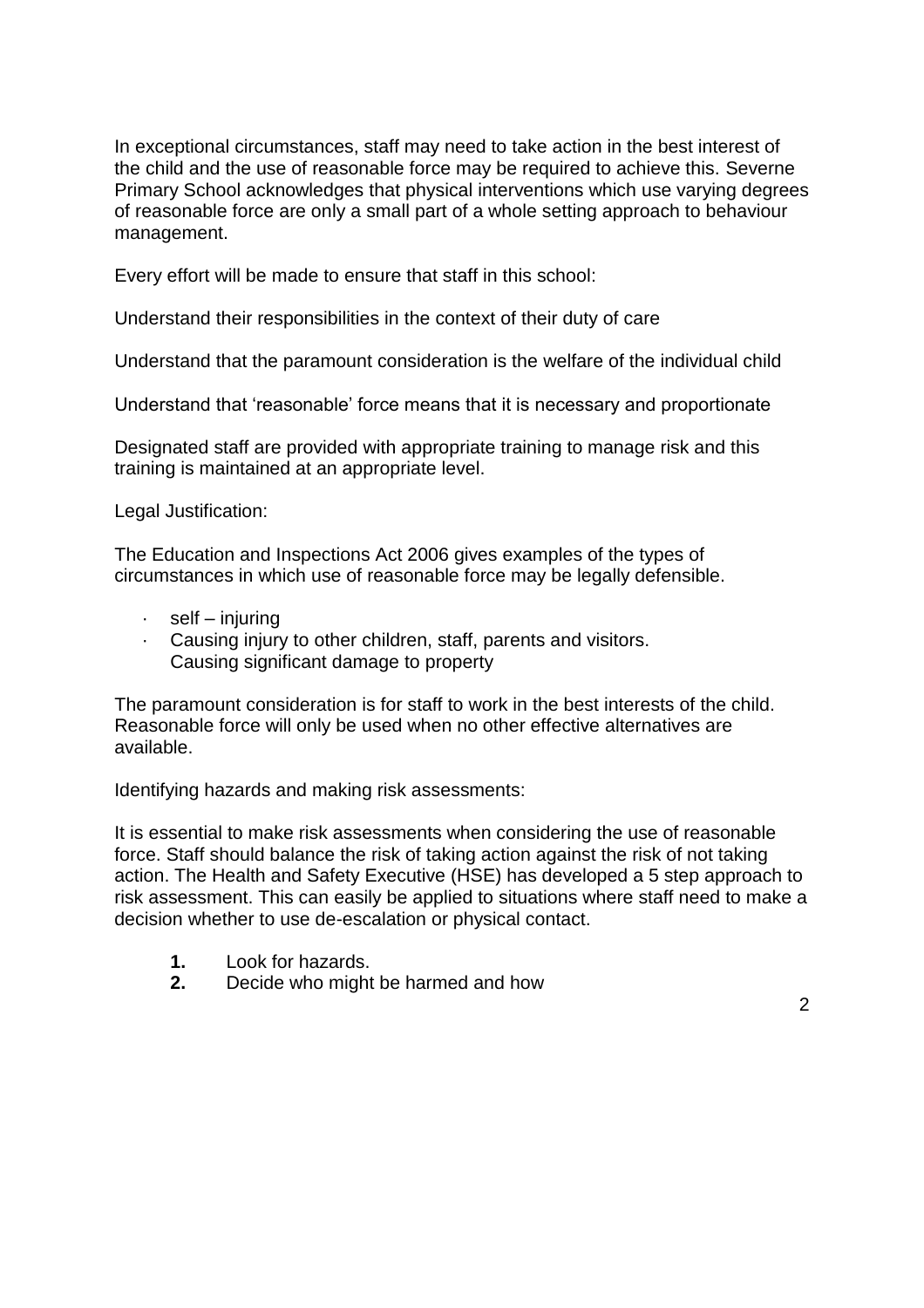**3.** Evaluate the risk and decide on the necessary and proportionate action.

- **4.** Record your findings.
- **5.** Review and revise if necessary.

It is not always possible to predict all risks relating to a specific behaviour of a child. When an unforeseeable risk presents itself a "dynamic risk assessment" can be undertaken. This means that staff do a mental risk assessment and then act in the best interests of the child. Once a risk has been identified, or if the risk is already known, then a planned risk assessment needs to be put in writing. If physical touch or restraint is required, a Positive Handling Plan or Restraint Reduction Plan can be recorded by staff who work closely with the child, using their knowledge of the child's behaviour and the environment they are working in.

The Health and Safety Executive is keen to stress that risk assessment is a simple process. They should focus on the most likely and serious risks. Formal risk assessments should be clear and concise so that staff can recall useful information. Information should be explicit and honest. Parents need to be informed and involved with this process as they need to be notified of why and how reasonable force is being used in the best interests of their child. Where possible the child's views should be sought and included in the risk assessment.

Assistance can be sought from other members of staff to help reduce the risk. Physical intervention is seen as a proactive response to meet individual pupil needs and any such measures will be most effective in the context of the overall ethos of the school, the way that staff work together as a team, share their responsibilities and the holistic behaviour management strategies that are used.

# **1. Physical Contact**

There are a range of circumstances in which positive physical contact occurs between staff and pupils in order to support equal opportunities to access to a broad and balanced curriculum such as using PE equipment. Examples of physical contact covers a wide range of positive physical interactions ranging from light touch to firm pressure. Physical contact is necessary to provide provision of care, give comfort, and convey communication, reassurance and safety. Physical contact should be considered "positive and part of the adult role-modelling what good touch or contact is. The purpose of any physical contact should be to meet the needs of the child. Where children have special needs their individual requirements should be detailed in an individual behaviour management plan.

# **2. Physical Intervention**

There needs to be a gradual and graded approach from staff when considering the use of reasonable force. Examples of low risk physical interventions could be guiding or escorting a child to a safer place. Medium to high risk physical intervention could be separating a fight or using a standing or seated restraint.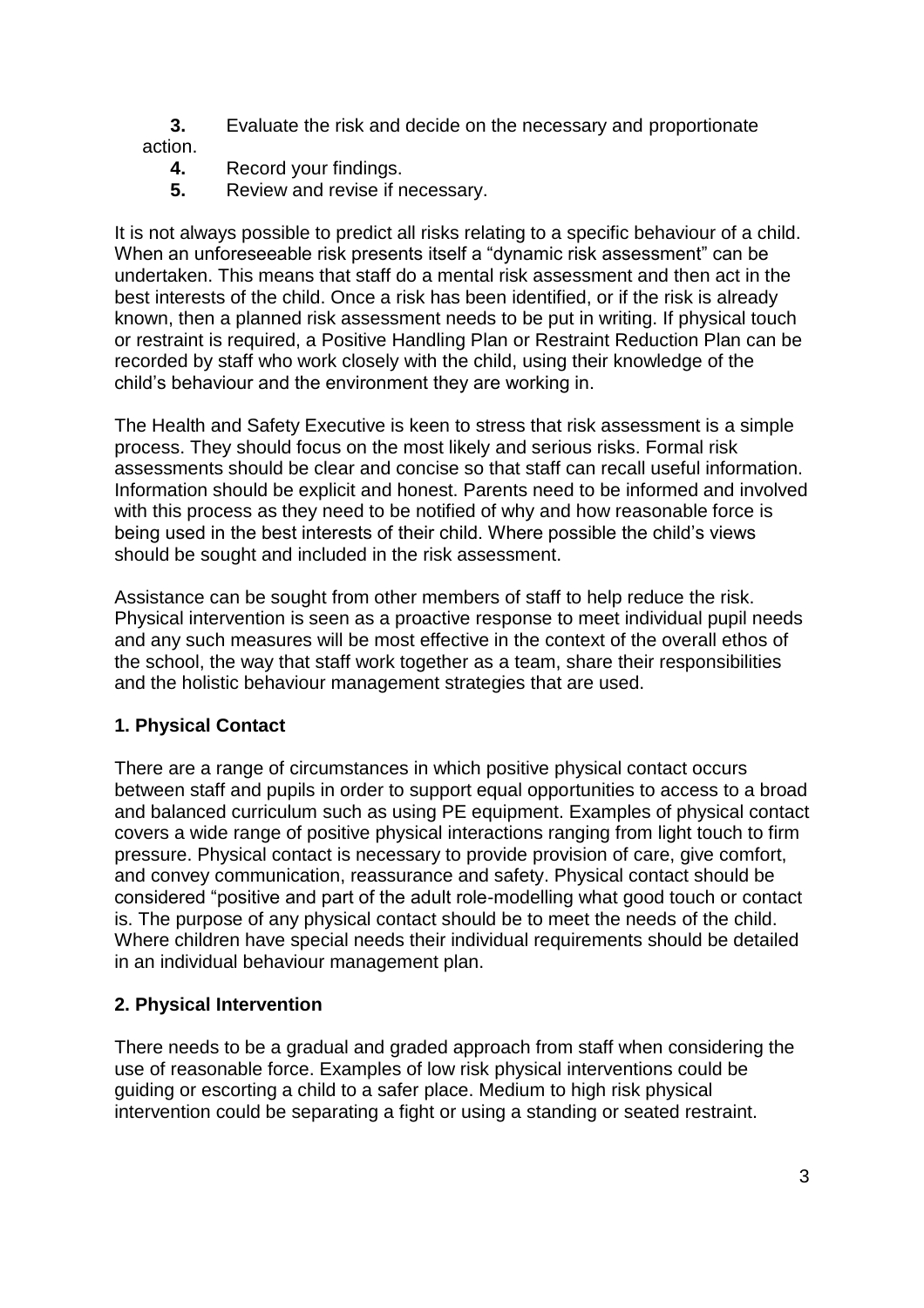### **3. Restraint**

Restraint involves the restriction of freedom and movement in circumstances in which the child is resisting. It is reasonable to use proportionate force when there is a significant risk to children, staff or property. It should be used as a last resort when no effective alternatives are available. All incidents involving restraint must be recorded and reported. The level of force and/or positive handling techniques used towards the child determines whether or not it is classified as restraint.

# **4. Positive Handling:**

Positive handling uses the minimum degree of force for the shortest period of time necessary to achieve the desired result.

The scale and nature of any physical intervention must be proportionate to both the behaviour of the individual and the nature of the harm they might cause.

Positive handling techniques are intended to ensure the safety and wellbeing of the child, maintain dignity for both adult and child and allow for communication.

Consideration must be made to clarify the distinction between:

Seclusion: the term used where a child is forced to spend time alone against their will in a locked room or restricted space which they cannot leave. Staff are advised to follow guidance on the use of seclusion. Seclusion of a child should only be considered as an emergency response and where it is in the best interests of the child. Staff working with young people aged 16 years and older should consider an application to the Court of Protection under the Mental Capacity Act if they believe that planned use of seclusion may be required in the future.

Time out: this term is used informally to mean a cooling off period, giving space to calm down and reflect.

Withdrawal: this term is used when removing the person from a situation which causes anxiety or distress to a location where they can be continuously observed and supported until they are ready to resume their usual activities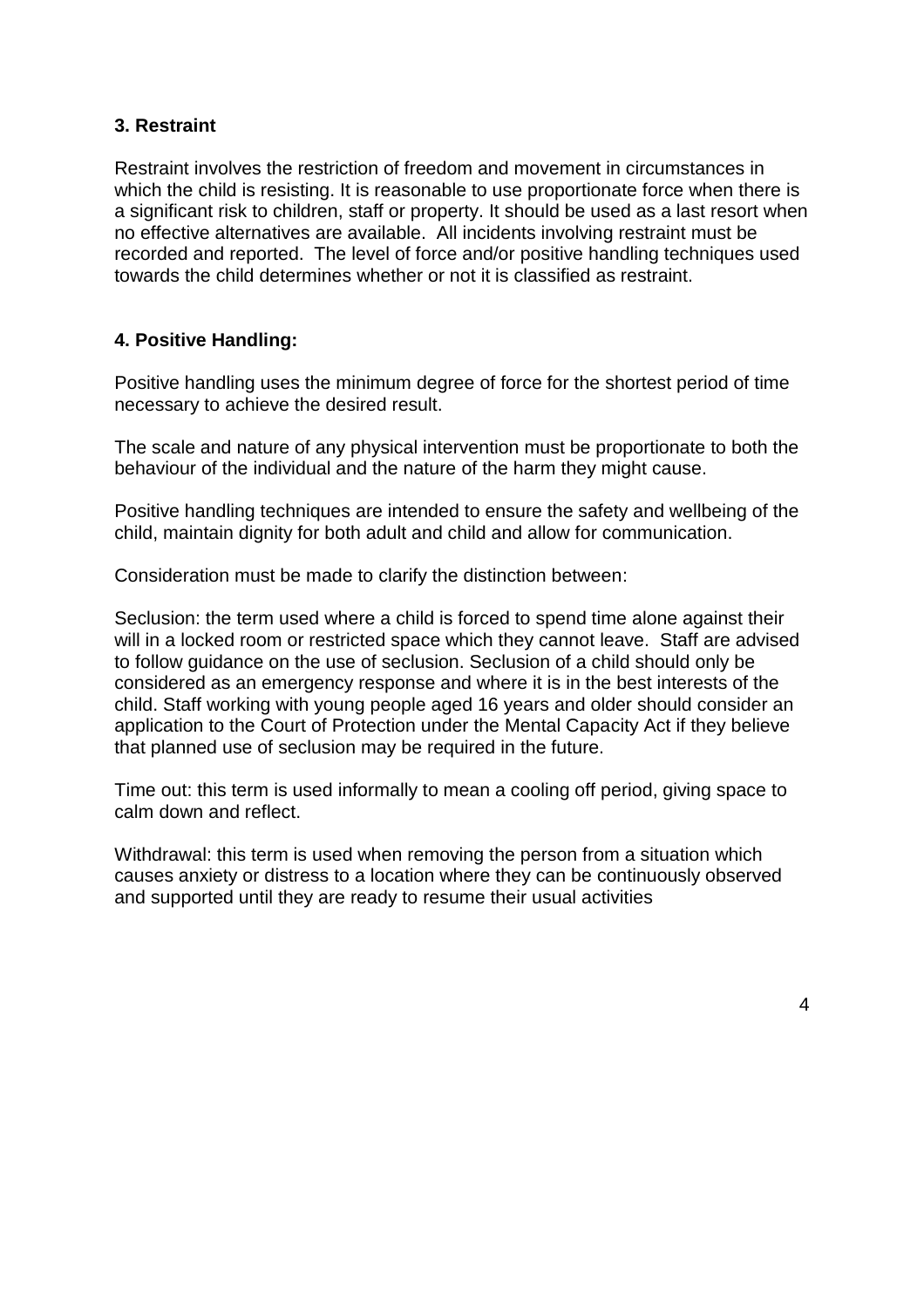# **Staff Training and Authorised staff**

The provisions of the Education and Inspection Act 2006 apply by default to all school staff who are authorised to have care and control of children. The Head Teacher or Manager is responsible for making clear to whom such authorisation has been given. The Head Teacher/Manager must consider the training needs for staff and then retain a list of all staff that have been trained and when the training needs to be refreshed. This list is reviewed within a regular time-frame and consideration given to new members of staff and to volunteers/students/supply staff.

Training for designated staff will be made available and will be the responsibility of the Head Teacher. Training needs should be assessed in relation to foreseeable risks. Training that contains physical interventions should have the British Institute of Learning Disabilities (BILD) accreditation. Birmingham Local Authority's preferred model of training is Team Teach.

# **Reporting and Recording**

Whenever a physical intervention has been used a record of the incident needs to be kept. If the physical intervention does not involve restraint it needs only to be recorded on the child's risk assessment e.g. guiding. If a restraint has been administered then the incident needs to be recorded in the Bound and Numbered Book. This can be in the form of a hard-backed book, with numbered pages, retained by the Head Teacher or Manager. It should be considered reasonable and good practice for staff to collaborate when recording an incident in order to ensure the most accurate and complete record possible. If staff do not agree on details of an incident, they should write separate reports. The aim is to promote clear, accurate and useful records.

Records should normally be completed within 24 hours, but the welfare of those involved takes precedence over paperwork. If this is not possible the Head teacher needs to be informed as soon as possible with the reason for the delay. Records should be kept for at least 7 years. After the review of the incident, a copy of the details will be placed on the pupil's file. Parents/carers of the child need to be informed following the use of reasonable force. A record of this communication should be kept.

A Health and Safety Accident/Incident Form will be completed and returned to the Authority in situations where injury has occurred to either members of staff or pupils. Where staff have been involved in an incident they should be given time to recover and have access to support such as counselling and debriefing.

Support for staff and children after an incident

The Head Teacher / Manager will ensure that each incident is reviewed and take action as necessary, such as: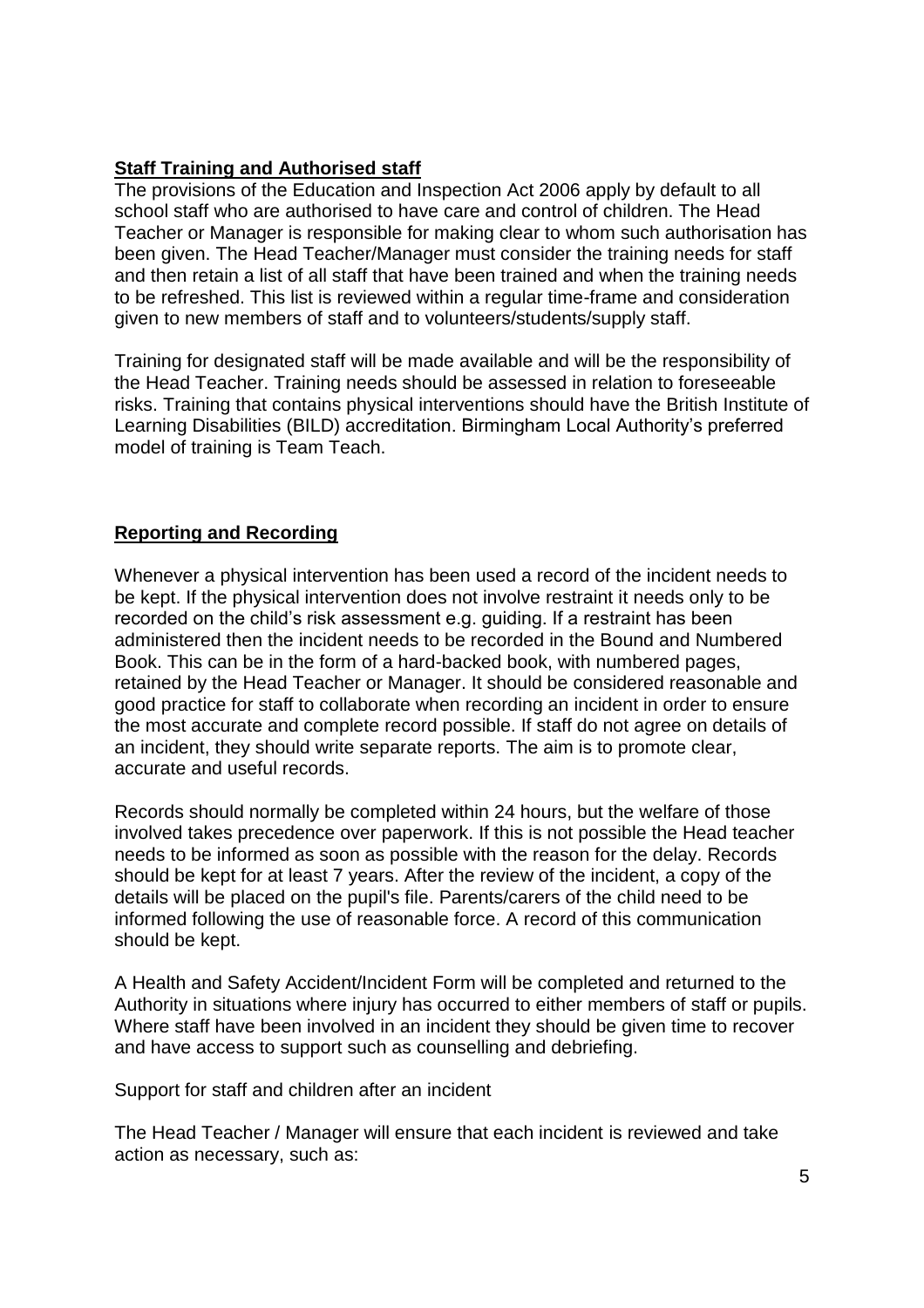- Reviewing the child's risk assessment.
- Reviewing curriculum access.
- Reviewing staffing levels.
- Considering the Involvement of outside agencies
- Reviewing provision.

Remember, the priority after a significant incident is to look after the people involved.

### **Listening and Learning**

Incidents provide opportunities for teaching and learning. Staff should explain the reasons for any use of reasonable force according to the level of understanding of the child. They should clearly distinguish between restraint, which is designed to keep people safe, and sanctions or consequences. Staff should reinforce simple messages:

- We hold children to keep them safe from harm.
- We hold children to prevent them doing something they will regret.
- We care about children too much to let them be out of control.

### **Complaints:**

The availability of an accessible policy about reasonable force and early involvement of parents should reduce the likelihood of complaints but may not eliminate them.

All allegations will be investigated thoroughly, however it is the responsibility of the person making the allegation/complaint to prove any inappropriate actions by the staff member.

The authors of this policy are:

Steve Brown: Birmingham Local Authority Care and Control Co-ordinator (Senior Team Teach Tutor).

Bernard Allen: Principal Team Teach Tutor and member of the society of expert court witnesses.